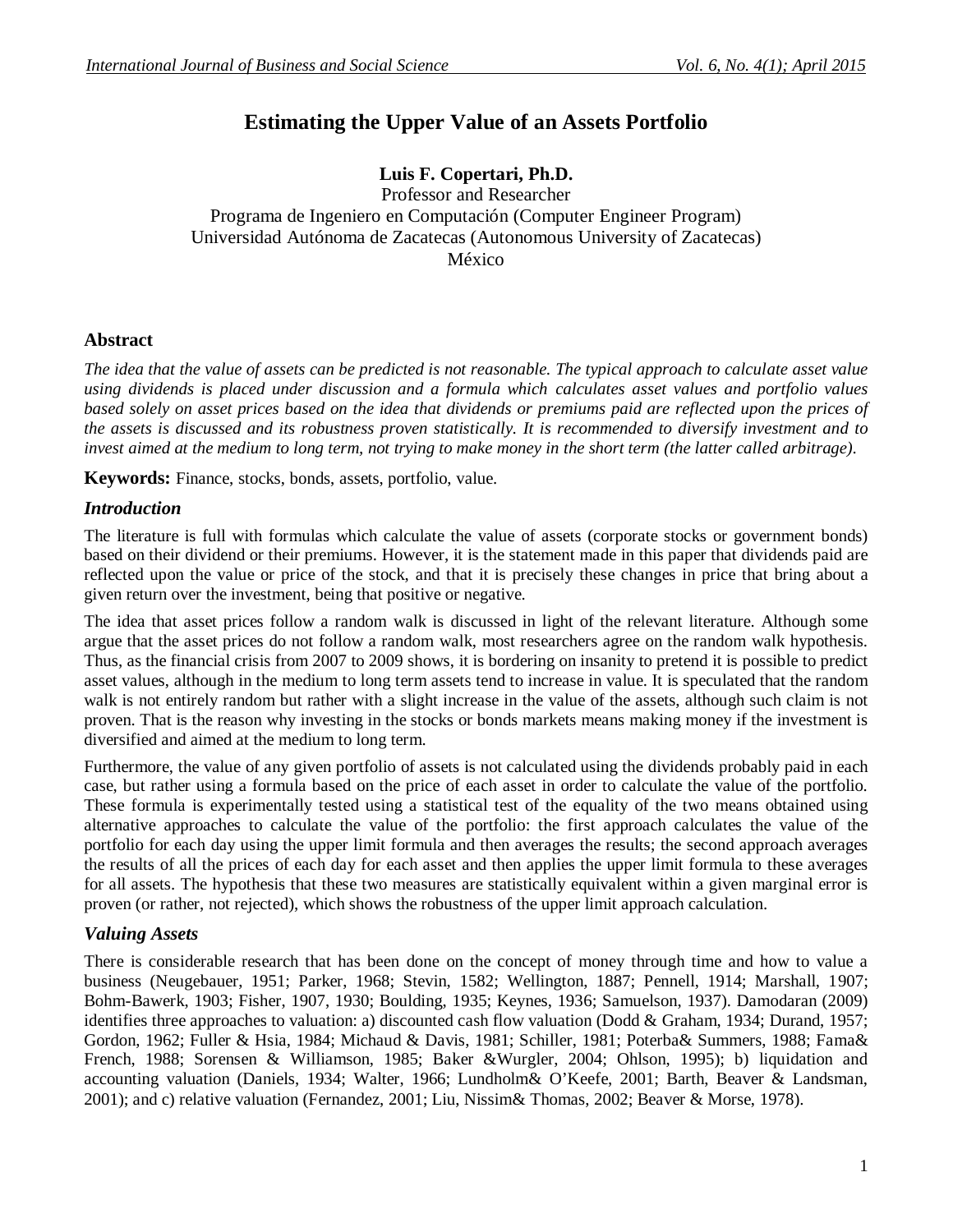As can be seen, the research on valuing assets (typically corporate stocks) is considerable. However, in all of these cases, the researchers often use the dividends paid for any given stock for valuing such stock on the idea that a stock is valuable only because of the dividends it pays.

However, it is the hypothesis here proposed that dividends any given corporate stock and the premiums any given government bond pay are reflected upon their respective prices (in short, assets, since that word includes both corporate stocks and government bonds). That is, the price of any given asset at any given point in time reflects the actual value of such asset, which includes the dividends or premiums paid. Since such asset can be bought or sold, that price is the only measure of value that should be considered. The latter is not only reasonable, but also simpler to apply in practice, because there is no need to consider dividends or premiums paid, nor the actual value in accounting books of the company, the equity or any other consideration.

Although not everybody agrees (Lo & MacKinlay, 1988; Smith, 2007), a careful experimental analysis on any given sequence of asset prices would reveal that it is impossible to accurately predict the future behavior in the price of such asset, since the prices tend to behave following a random walk (Granger, 1968; Kassouf, 1968; Fama, 1965; Narayan & Smyth, 2006; Narayan & Smyth, 2005; Solnik, 1973). The reason why people make money by investing in the stock market or in government bonds is because these prices tend to increase in the long run due to the fact that dividends or premiums are paid, which are reflected in the assets prices. To pretend that it is possible and reasonable to accurately predict the value (price) of any given asset in the short term borders insanity. The financial crisis from 2007 to 2009 showed that stock markets sometimes plummet without prior warning (Auer & Schuster, 2011). Assets only bring about value in the medium to long term.

If price is the only measure of value to consider, how can such changes in pricebe analyzed? What information can actually be derived from historical asset prices? That question is a little more complicated to answer, and it first requires considering the concept of the value of money through time, but this time, using a different paradigm.

Let  $p_{ki}$  and  $p_{kn}$  be the prices of asset k at periods j and n, respectively, where  $j \le n$ , and the periods can be days, months, quarters, and so on. Figure 1 illustrates the situation. The relationship between  $p_{ki}$  and  $p_{kn}$  is given by equation (1), assuming  $p_{ki}$  and  $p_{kn}$  are the daily prices of asset k at days j and n, respectively, and IRR<sub>ki</sub> is the Internal Rate of Return of the investment between days j and n.

$$
p_{k_n} = p_{k_j} \left( 1 + IRR p_{k_j} \right)^{n-j} \tag{1}
$$

**Figure 1: Asset k Prices at Periods j and n.**



Solving for  $1+IRR_{ki}$  yields equation (2), where s is the total number of assets or maximum portfolio size.

$$
\left(\frac{p_{k_n}}{p_{k_j}}\right)^{\frac{1}{n-j}} = 1 + IRR_{k_j} \forall k = 1, ..., sandj = 1, ..., n; j < n
$$
 (2)

The yearly IRR $_{ki}$  for asset k at day j is given by equation (3).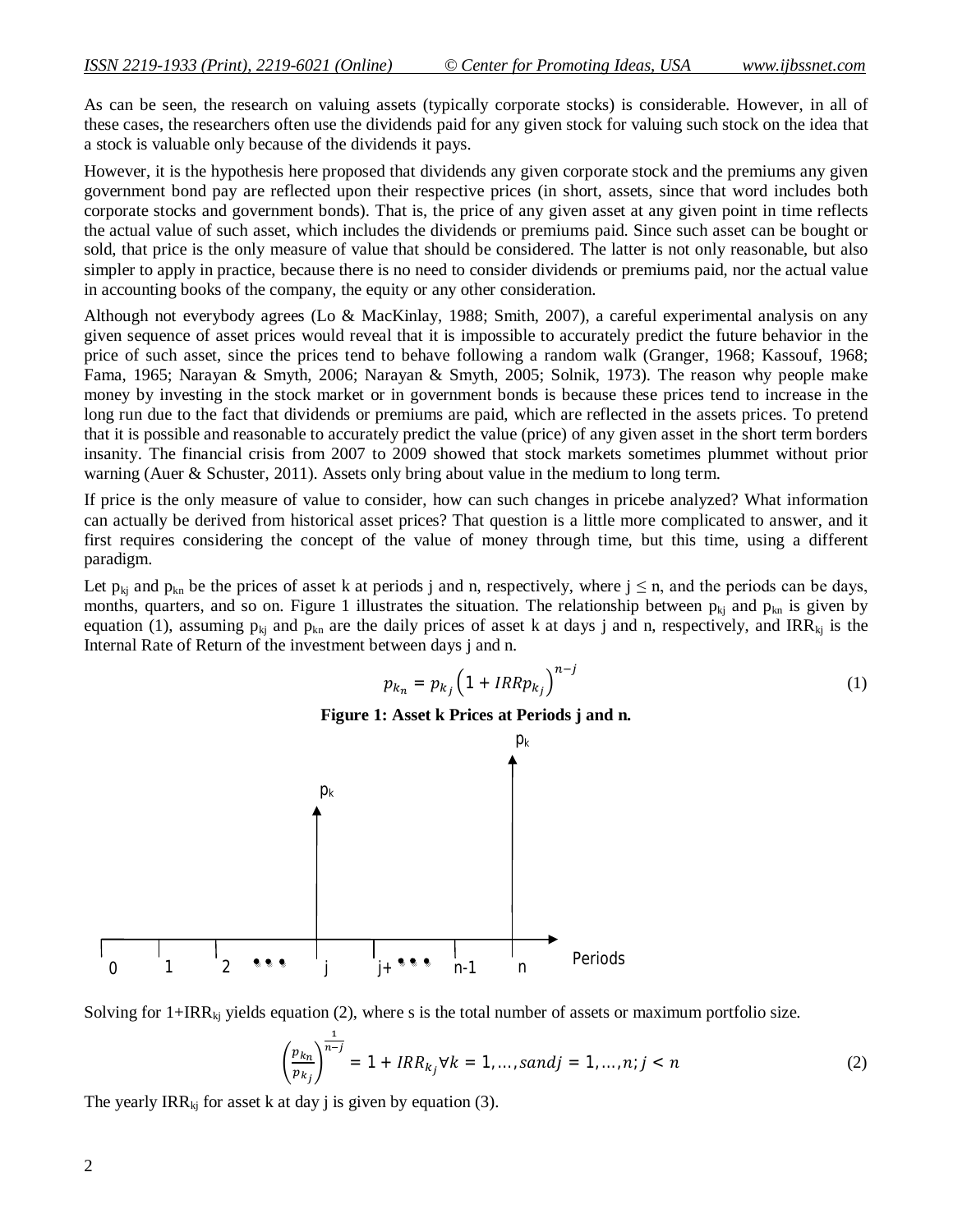$$
IRR_{k_j} = \begin{cases} \left( \left( \frac{p_{k_n}}{p_{k_j}} \right)^{\frac{365}{n-j}} - 1 \right) \times 100\% \forall k = 1, ..., \text{swherejisinanoneappear} \\ \left( \left( \frac{p_{k_n}}{p_{k_j}} \right)^{\frac{366}{n-j}} - 1 \right) \times 100\% \forall k = 1, ..., \text{swherejisinaleappear} \\ \left( \frac{p_{k_n}}{p_{k_j}} - 1 \right) \times 100\% \forall k = 1, ..., \text{swherejisinthelastyear} \end{cases} \tag{3}
$$

The average IRR<sub>k</sub> for asset k is calculated according to equation (4), where n is the total number of days in the block of prices and IRR data.

$$
IRR_k = \frac{\sum_{j=1}^{n} IRR_{kj}}{n} \forall k = 1, ..., s
$$
\n
$$
(4)
$$

The average price for asset k  $(p_k)$  can be calculated in a similar way according to equation (5), where n is also the same value as in equation (4), that is, the total number of days being considered.

$$
p_k = \frac{\sum_{j=1}^n p_{kj}}{n} \forall k = 1, \dots, s \tag{5}
$$

This average price  $(p_k)$  can be used as the price estimated for asset k. The expected return over the investment is given by  $IRR_k$ . It is possible to further expand the mathematics in order to calculate the risk associated to each investment, but that is beyond the scope of this paper.

#### *Valuing Portfolios*

Most research on valuing portfolios has been done on the expected return over the investment of the entire portfolio of assets, and that is based on the expected dividends (Stapleton, 1971; Lintner, 1965). It is the postulate here that only the price of each asset ( $p_k$  for asset k) is required. Such price is given according to equation (5), whereas the expected return over the investment of asset k is given by equation (4).

In the literature hardly anybody cares about calculating the value of the portfolio based on the prices of the assets it contains. If there are s assets in a portfolio and all the assets have the same weight, each asset contributes with (1/s)x100% of the average value of the portfolio. Thus, equation (6) should apply for the average value of the portfolio (p).

$$
p = \sum_{k=1}^{s} \frac{1}{s} p_k \tag{6}
$$

However, this calculation requires us to assume the relative importance of each asset. Such importance can be different. One possibility is to assign the weight of asset  $k (w_k)$  as a function of the relative value of the total investment made in such asset when compared to the total investment in the portfolio. Let  $q_k$  be the number of assets k purchased. Then, the relative importance of such asset  $(w_k)$  can be given according to equation (7). Thus, the value of the portfolio can be calculated as indicated by equation (8).

$$
W_k = \frac{q_k p_k}{\sum_{j=1}^s q_j p_j} \tag{7}
$$

$$
p = \sum_{k=1}^{s} w_k p_k \tag{8}
$$

Nevertheless, Copertari (2014) notes that a better measure of the portfolio's value is given according to his application of the Pythagorean formula to the s-dimensional case, indicated in equation (9), which provides the upper limit to the portfolio's value.

$$
[p] = \sqrt{\sum_{j=1}^{S} p_j^2} \tag{9}
$$

The advantage of equation (9) is that it only requires the price of each asset in the portfolio  $(p_k)$ , regardless of the number of assets acquired  $(q_k)$ . But, is the value provided by equation (9) really consistent when evaluating the value of the portfolio?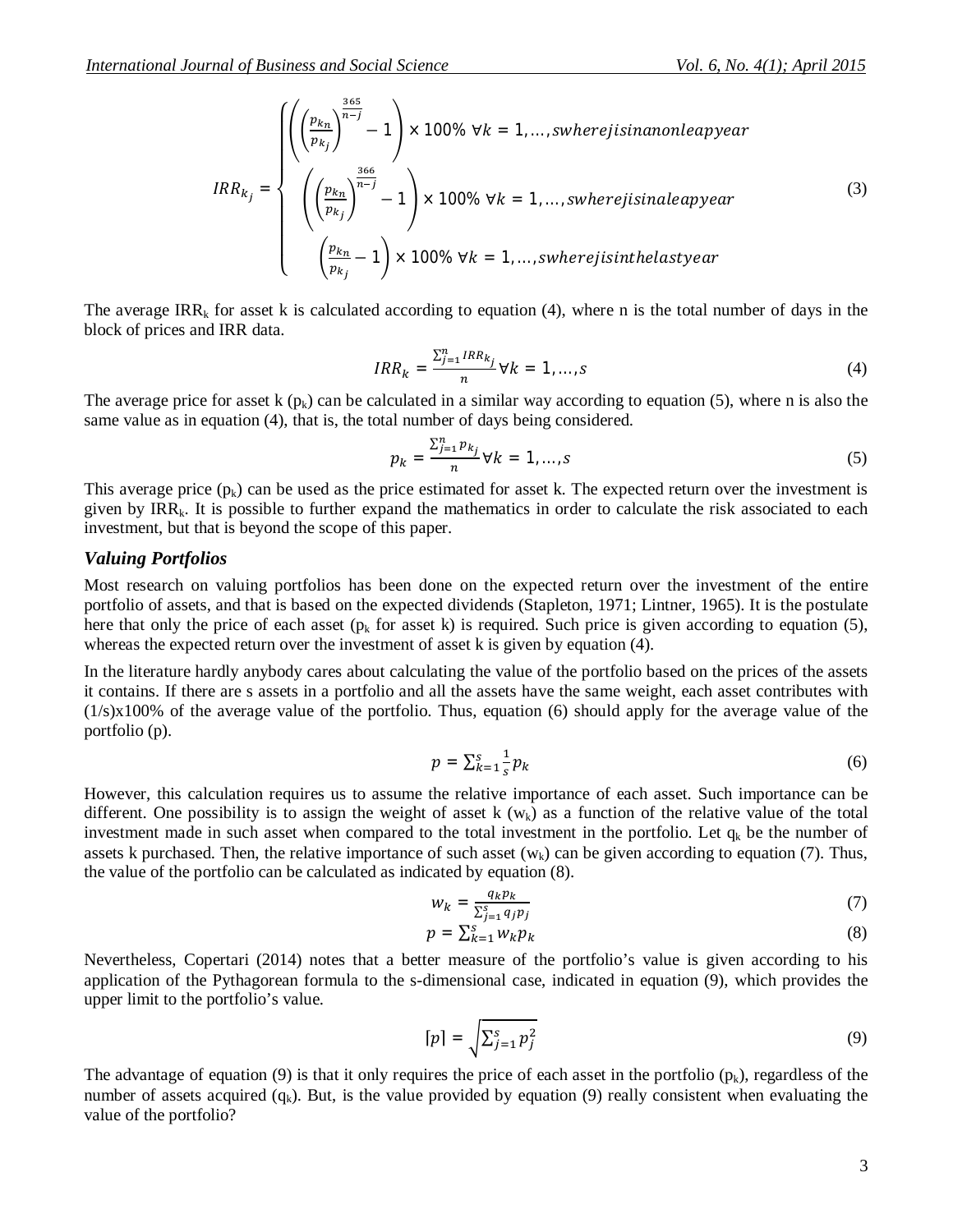#### *Experimental Testing*

In order to test the validity of equation (9), a numerical test is proposed. A total 10,000 simulated asset prices for 12 simulated stocks are generated following random distributions. The first two assets follow uniform distributions with parameters randomly generated. Assets  $k=3$  to  $k=8$  follow normal distributions with mean and standard deviation also randomly generated in such way that there are no negative prices. Finally, assets  $k=9$  to k=12 follow a chi-squared distribution with parameters randomly generated such that there is never a negative asset price.

Each asset price out of the 10,000 asset prices for each asset represents the asset price for a given day. Equation (9) is applied to all 12 assets for each day. Then, the average of the portfolio value for each of the 10,000 days is calculated. This is called  $\overline{x}_1$ . On the other hand, the average asset price for each of the 12 assets is calculated for all 10,000 asset prices for each asset k, where  $k = 1, \ldots, 12$ . Then, equation (9) is applied to these 12 average asset prices. This value is called  $\overline{x}_2$ .

The question is whether or not both values ( $\overline{x}_1$  and  $\overline{x}_2$ ) are statistically the same (Devore, 2012). Considering a confidence level of 5%, a statistical test for these two (mean) values is carried out. The statistical difference  $(d_0)$  is 5% of the average value of  $\overline{x}_1$  and  $\overline{x}_2$ . The null hypothesis is H<sub>0</sub>:  $\mu_1$ - $\mu_2$  = d<sub>0</sub>. The alternative hypothesis is H<sub>1</sub>:  $\mu_1$ - $\mu_2$  $\neq d_0$ . (Notice that  $\mu_1$  is the population value for the estimate  $\overline{x}_1$  and  $\mu_2$  is the population value for the estimate  $\overline{x}_2$ .) The standardized normal estimate is given according to equation (10), where  $\sigma_1$  is the standard deviation for the  $\overline{x}_1$  calculation and  $\sigma_2$  is the standard deviation for the  $\overline{x}_2$  calculation. The total sample for the first calculation is n<sub>1</sub>  $= 10,000$  and for the second calculation is  $n_2 = 12$ .

$$
z = \frac{(\overline{x}_1 - \overline{x}_2) - d_0}{\sqrt{(\sigma_1^2/n_1) + (\sigma_2^2/n_2)}}
$$
(10)

Notice that this is a two tails test, so that the reference value from the standardized normal table corresponds to 5%/2 = 2.5%, that is,  $\alpha/2$ , where  $\alpha$ =5%. The value from normal tables to consider,  $z_{\alpha/2}$  is ±1.96. A total of 10 runs with 10,000 asset price values for each of the 12 assets were carried out, and the hypothesis tested in each case.

#### *Discussion and Conclusion*

The results from the calculations performed are shown in Table 1.

As can be seen, in all 10 runs, the result was the same: the means do not statistically differ or, to say it more appropriately, there is no statistical evidence suggesting that the means are not equal within a margin of  $d_0$ , that is, that it is not valid to reject the null hypothesis.

Consequently, the approach to calculate the portfolio's value depicted in equation (9) is consistent and seems to be appropriate in order to obtain an upper limit to the value of the portfolio. This result is very important because it provides a proven approach to calculate the upper limit to the value of any given assets portfolio. It is now possible to expand the hypothesis to include risk and experiment with different portfolio assets allocations.

| Run | $\chi_1$ | x <sub>2</sub> | $\sigma_1$ | $\sigma_2$ | Z       | $d_0$ | Result            |
|-----|----------|----------------|------------|------------|---------|-------|-------------------|
|     | 69.60    | 67.90          | 5.07       | 5.97       | $-1.01$ | 3.44  | Meansnotdifferent |
|     | 72.13    | 70.52          | 5.50       | 6.80       | $-1.00$ | 3.57  | Meansnotdifferent |
|     | 72.40    | 71.07          | 4.56       | 8.14       | $-0.96$ | 3.59  | Meansnotdifferent |
| 4   | 70.29    | 68.96          | 4.67       | 8.65       | $-0.86$ | 3.48  | Meansnotdifferent |
|     | 64.26    | 62.76          | 4.43       | 6.03       | $-0.96$ | 3.18  | Meansnotdifferent |
| 6   | 74.12    | 72.44          | 5.65       | 7.52       | $-0.92$ | 3.66  | Meansnotdifferent |
|     | 74.35    | 72.77          | 5.03       | 6.99       | $-1.04$ | 3.68  | Meansnotdifferent |
| 8   | 76.59    | 75.09          | 5.17       | 6.41       | $-1.24$ | 3.79  | Meansnotdifferent |
| 9   | 62.96    | 61.49          | 4.31       | 6.13       | $-0.93$ | 3.11  | Meansnotdifferent |
| 10  | 70.28    | 68.56          | 5.14       | 5.82       | $-1.04$ | 3.47  | Meansnotdifferent |

**Table 1: Results for the 10 Runs of the Statistical Test of Two Means**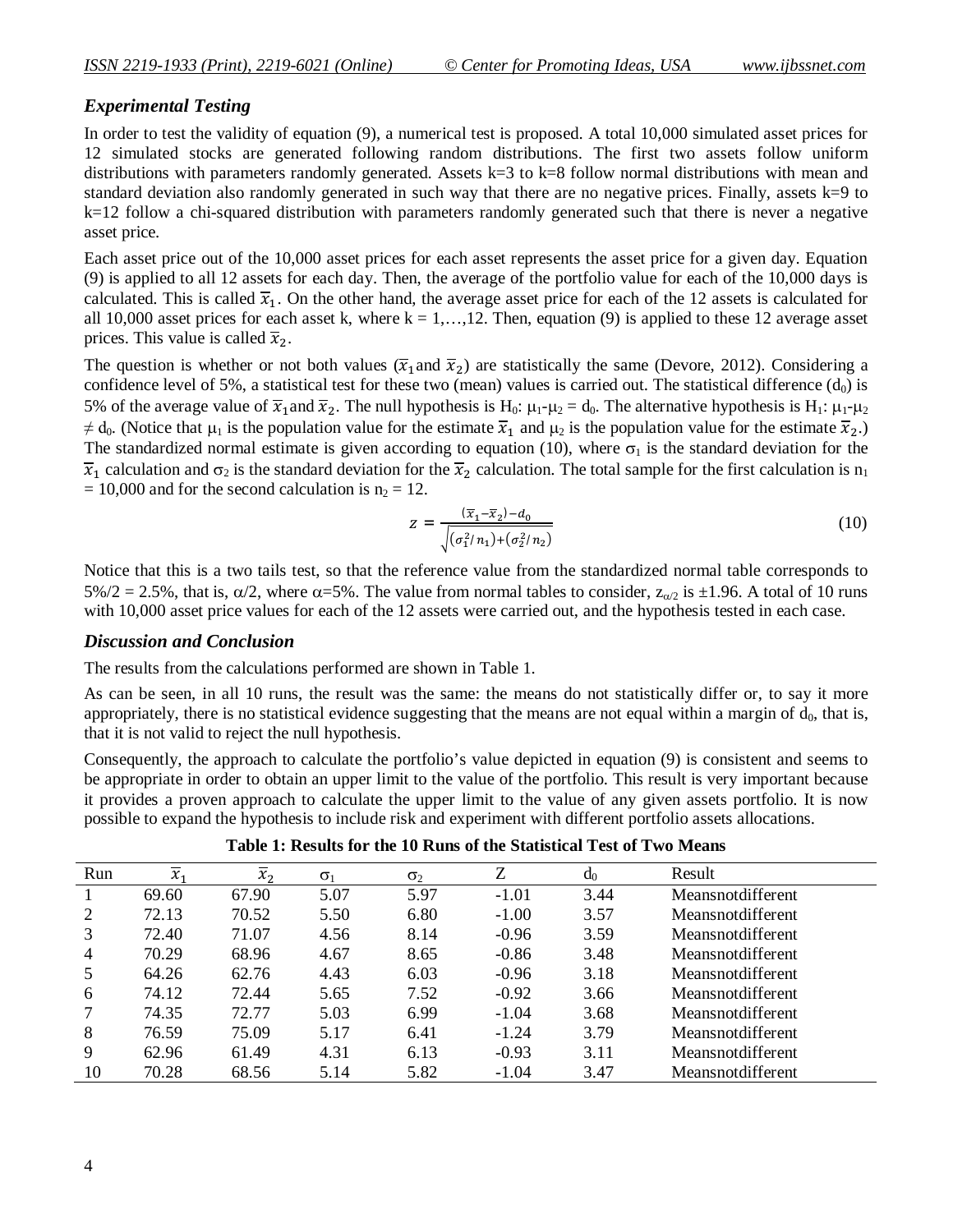The recommendation to investors besides the known idea of diversification is to ensure that the investments are made in the medium to long term. Arbitrage, although being a profession for some, is very risky and in theory provides only marginal gains.

Further research should include risk in consideration as well as portfolio allocations of assets. There are strategic considerations that need to be taken into account.

#### *References*

- Auer, B. R. & Schuster, M. (2011). "Does the financial crisis influence the random walk behavior of international stock markets", Applied Economics Letters, 18, 319-323.
- Baker, M. &Wurgler, J. (2004)."Appearing and disappearing dividends: The link to catering incentives", Journal of Financial Economics, 73, 271-288.
- Barth, M., Beaver, W. & Landsman, W. (2001)."The relevance of the value-relevance literature for financial accounting standard setting: another view", Journal of Accounting and Economics, 31, 77-104.
- Beaver, W. & Morse, D. (1978). "What do P/E ratios mean?",Financial Analyst Journal, 34, 65-76.

Bohm-Bawerk, A. V. (1903). Recent Literature on Interest. Macmillan.

- Boulding, K. E. (1935). "The Theory of a Single Investment", Quarterly Journal of Economics, 49, 479-494.
- Copertari, L. F. (2014). "S-dimensional assets portfolio evaluation", International Journal of Business, Economics and Management, 1(9), 264-271.
- Damodaran, A. (2006). Valuation Approaches and Metrics: A Survey on the Theory and Evidence. New York: Stern School of Business.
- Daniels, M. B. (1934). "Principles of Asset Valuation", The Accounting Review, 9, 114-121.
- Devore, J. (2012). Probability and Statistics for Engineering and the Sciences. Boston: Brooks/Cole.
- Dodd, D. & Graham, B. (1934).Security Analysis. New York: McGraw Hill.
- Durand, D. (1957). "Growth Stocks and the St. Petersburg Paradox", Journal of Finance, 12, 348-363.
- Fama, E. & French, K. (1988). "Dividend Yields and Expected Stock Returns", Journal of Financial Economics, 22, 3-25.
- Fama, E. F. (1965). "Random Walks in Stock Market Prices", Financial Analysts Journal, 21(5), 55-59.
- Fernandez, P. (2001). "Valuation using multiples. How do analysts reach their conclusions?", Working Paper, IESE Business School.
- Fisher, L. (1907). The Rate of Interest. New York: Macmillan.
- Fisher, L. (1930). The Theory of Interest. New York: Macmillan.
- Fuller, R. J. & Hsia, C. (1984). "A Simplified Common Stock Valuation Model", Financial Analysts Journal, 40, 49-56.
- Gordon, M. J. (1962). The Investment, Financing and Valuation of the Corporation. Homewood, Illinois: Richard D. Irwin, Inc.
- Granger, C. W. J. (1968)."Some aspects of the random walk model of stock market prices", International Economic Review, 9(2), 253-259.
- Kassouf, S. T. (1968). "Stock price random walks: some supporting evidence", Review of Economics and Statistics, 50(2), 275-278.
- Keynes, J. M. (1936). The General Theory of Employment. London: Macmillan.
- Lintner, J. (1965). "The valuation of risk assets and the selection of risky investments in stock portfolios and capital budgets", The Review on Economics and Statistics, 47(1), 13-25.
- Liu, J., Nissim, D. & Thomas, J. (2002)."Equity Valuation Using Multiples", Journal of Accounting Research, 40, 135-172.
- Lo, A. W. &MacKinlay, A. C. (1988). "Stock Market Prices Do Not Follow Random Walks: Evidence from a Simple Specification Test", The Review of Financial Studies, 1(1), 41-66.
- Lundholm, R. & O'Keefe, T. (2001). "Reconciling value estimates from the discounted cash flow model and the residual income model", Contemporary Accounting Research, 18, 311-335.
- Marshall, A. (1907). Principles of Economics. London: Macmillan.
- Michaud, R. O. & Davis, P. L. (1981). "Valuation Model Bias and the Scale Structure of Dividend Discount Returns", Journal of Finance, 37, 563-573.
- Narayan, P. K. &Smyth, R. (2005). "Are OECD stock prices characterized by a random walk? Evidence from sequencial trend break and panel data models", Applied Financial Economics, 15, 547-556.